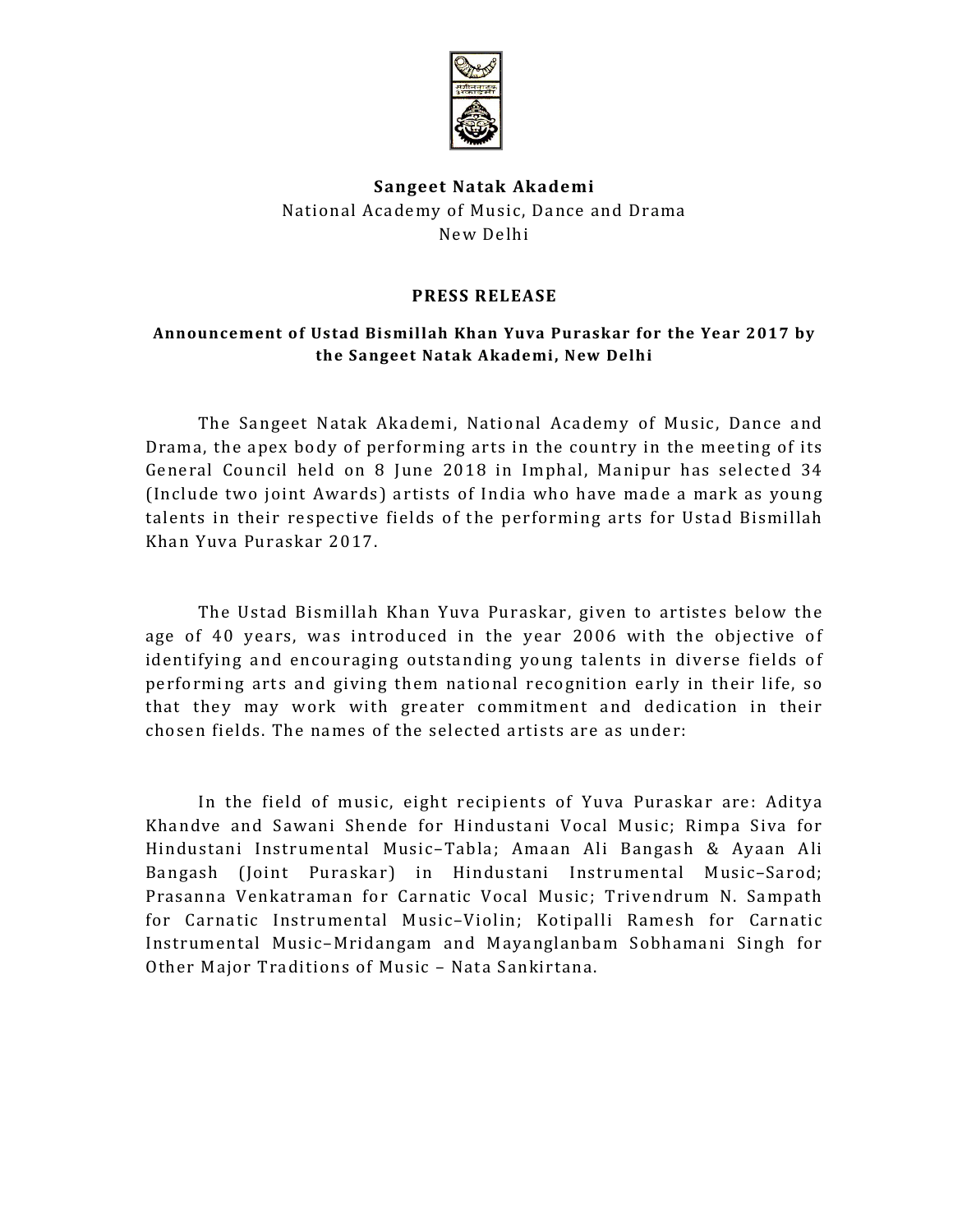In the field of dance, eight recipients of Yuva Puraskar are: Parshwanath Upadhye for Bharatanatyam, Vidha Lal for Kathak; C.M. Unnikrishnan for Kathakali; Adhikarimayum Radhamanbi Devi for Manipuri; Bhavana Reddy for Kuchipudi; Janhabi Behera for Odissi; Sudesh Adhana for Contemporary Dance and Sai Shravanam for Music for Dance.

In the field of theatre, eight recipients are: Kuldeep Kumar for Playwriting; Vyomesh Shukla and Quasar Thakore Padamsee for Direction; Daksha Sharma and Devaki Mark for Acting; Bijender Tank for Allied Theatre Arts-Lighting; Rajesh Singh for Allied Theatre Arts–Scenic Design; Tadepalli Satyanarayana Sarma for Other Major Traditions of Theatre – Yakshagana.

In the field of Traditional/Folk/Tribal Music/Dance/Theatre and Puppetry, eight recipients are: Hemant Vaishnav, Folk Theatre, Chhattisgarh; Kutle Khan Manganiar, Folk Music - Khartal, Rajasthan; Kalamandalam Hariharan, Maddalam, Kerala; Manzoor Ahmed Shah, Folk Music – Chakkri, J&K; Asha Negi, Folk Music – Neoli, Uttarakhand; Sarbeswar Bhoi, Folk Dance & Music, Sambalpuri, Odisha; Jyoti Nooran and Sultana Nooran (Nooran Sister) Joint Puraskar, Folk Music, Punjab; Gopal Singh Habbi, Mask Making, Himachal Pradesh. Ustad Bismillah Khan Yuva Puraskar carries a purse money of Rs 25,000/- (Rupees twenty five thousand only). The Yuva Puraskar will be presented at a special ceremony, by the Chairman, Sangeet Natak Akademi.

> Rita Swami Choudhary Secretary Sangeet Natak Akademi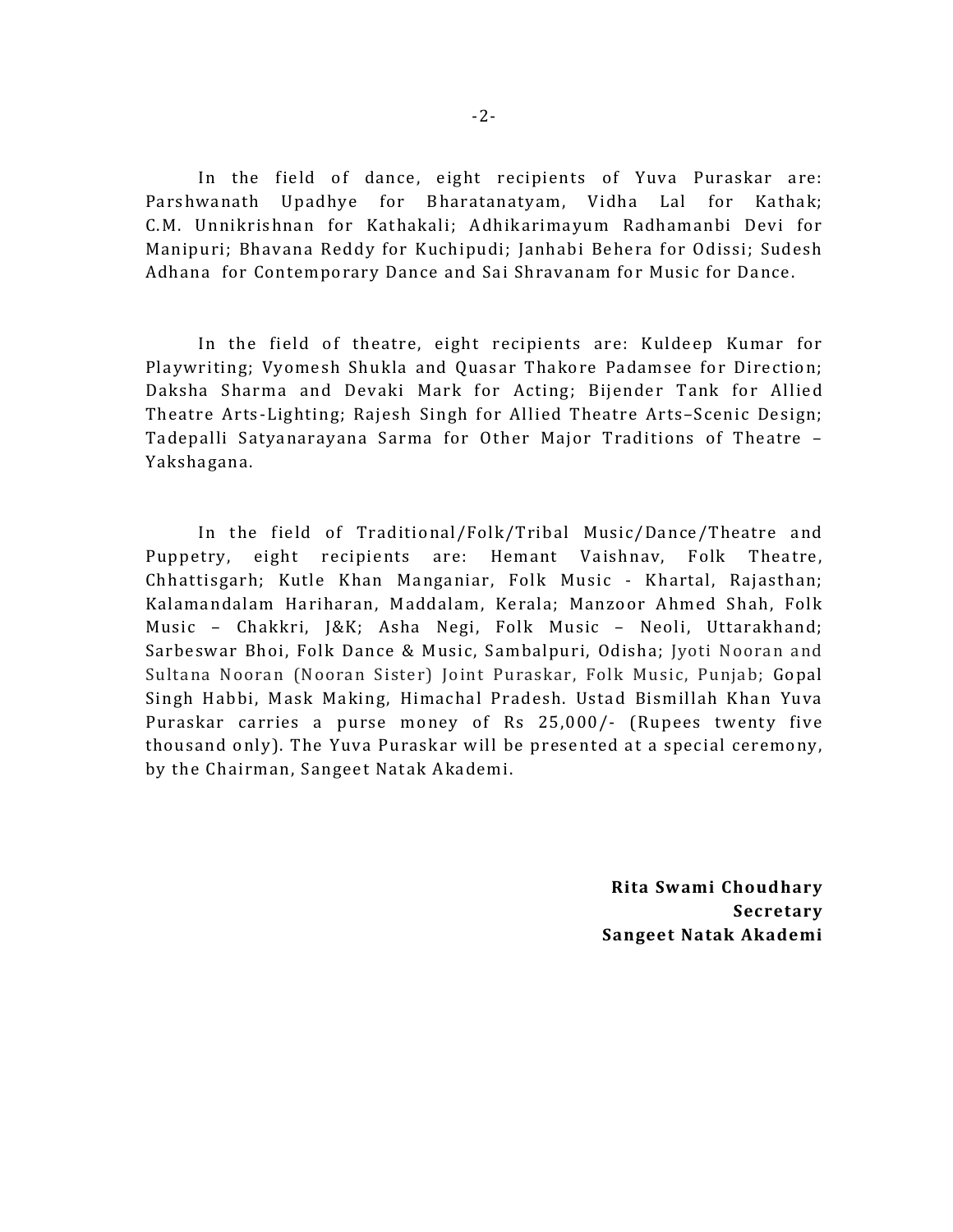### SANGEET NATAK AKADEMI NEW DELHI

#### USTAD BISMILLAH KHAN YUVA PURASKAR 2017

## Field of Activity: Music

| Aditya Khandve                  | Hindustani Vocal Music                            |
|---------------------------------|---------------------------------------------------|
| Sawani Shende                   | Hindustani Vocal Music                            |
| Rimpa Siva                      | Hindustani Instrumental Music - Tabla             |
| Amaan Ali Khan & Ayaan Ali Khan | Hindustani Instrumental Music - Sarod             |
| (Joint Puraskar)                |                                                   |
| Prasanna Venkatraman            | Carnatic Vocal Music                              |
| Trivendrum N. Sampath           | Carnatic Instrumental Music - Violin              |
| Kotipalli Ramesh                | Carnatic Instrumental Music - Mridangam           |
| Mayanglanbam Sobhamani Singh    | Other Major Traditions of Music - Nata Sankirtana |
|                                 |                                                   |

# Field of Activity: Dance

| Parshwanath Upadhye           | Bharatanatyam             |
|-------------------------------|---------------------------|
| Vidha Lal                     | Kathak                    |
| C.M. Unnikrishnan             | Kathakali                 |
| Adhikarimayum Radhamanbi Devi | Manipuri                  |
| Bhavana Reddy                 | Kuchipudi                 |
| Janhabi Behera                | <b>Odissi</b>             |
| Sudesh Adhana                 | <b>Contemporary Dance</b> |
| Sai Shravanam                 | <b>Music for Dance</b>    |

### Field of Activity: Theatre

| Kuldeep Kumar                 | Playwriting                                    |
|-------------------------------|------------------------------------------------|
| Vyomesh Shukla                | Direction                                      |
| Quasar Thakore Padamsee       | Direction                                      |
| Daksha Sharma                 | Acting                                         |
| Devaki Mark                   | Acting                                         |
| Bijender Tank                 | Allied Theatre Arts - Light Design             |
| Rajesh Singh                  | Allied Theatre Arts - Scenic Design            |
| Tadepalli Satyanarayana Sarma | Other Major Traditions of Theatre - Yakshagana |
|                               |                                                |